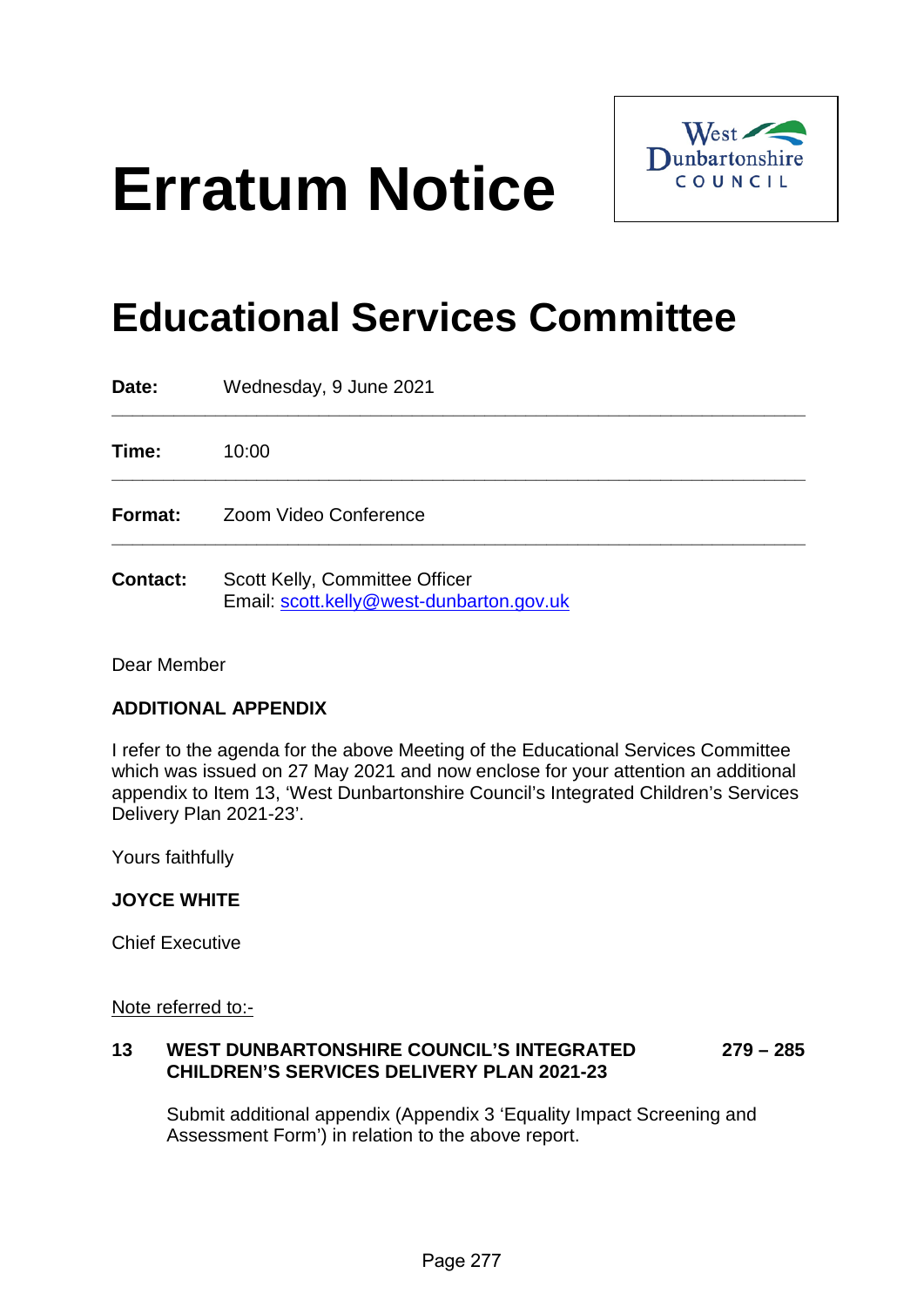#### **Distribution:**

Councillor Karen Conaghan (Chair) Councillor John Mooney<br>Councillor Jim Brown Councillor Sally Page Councillor Ian Dickson (Vice Chair) Councillor Martin Roone<br>Councillor Diane Docherty Mrs Barbara Barnes Councillor Diane Docherty<br>Councillor Jim Finn Provost William Hendrie Councillor Daniel Lennie<br>
Councillor Caroline McAllister
Miss Sheila Rennie Councillor Caroline McAllister Councillor David McBride Ms Julia Strang Councillor Jonathan McColl Ms Kat Wilson Councillor John Millar

Councillor Sally Page<br>Councillor Martin Rooney Mr Gavin Corrigan<br>Miss Ellen McBride

All other Councillors for information

Chief Education Officer

Date of Issue: 3 June 2021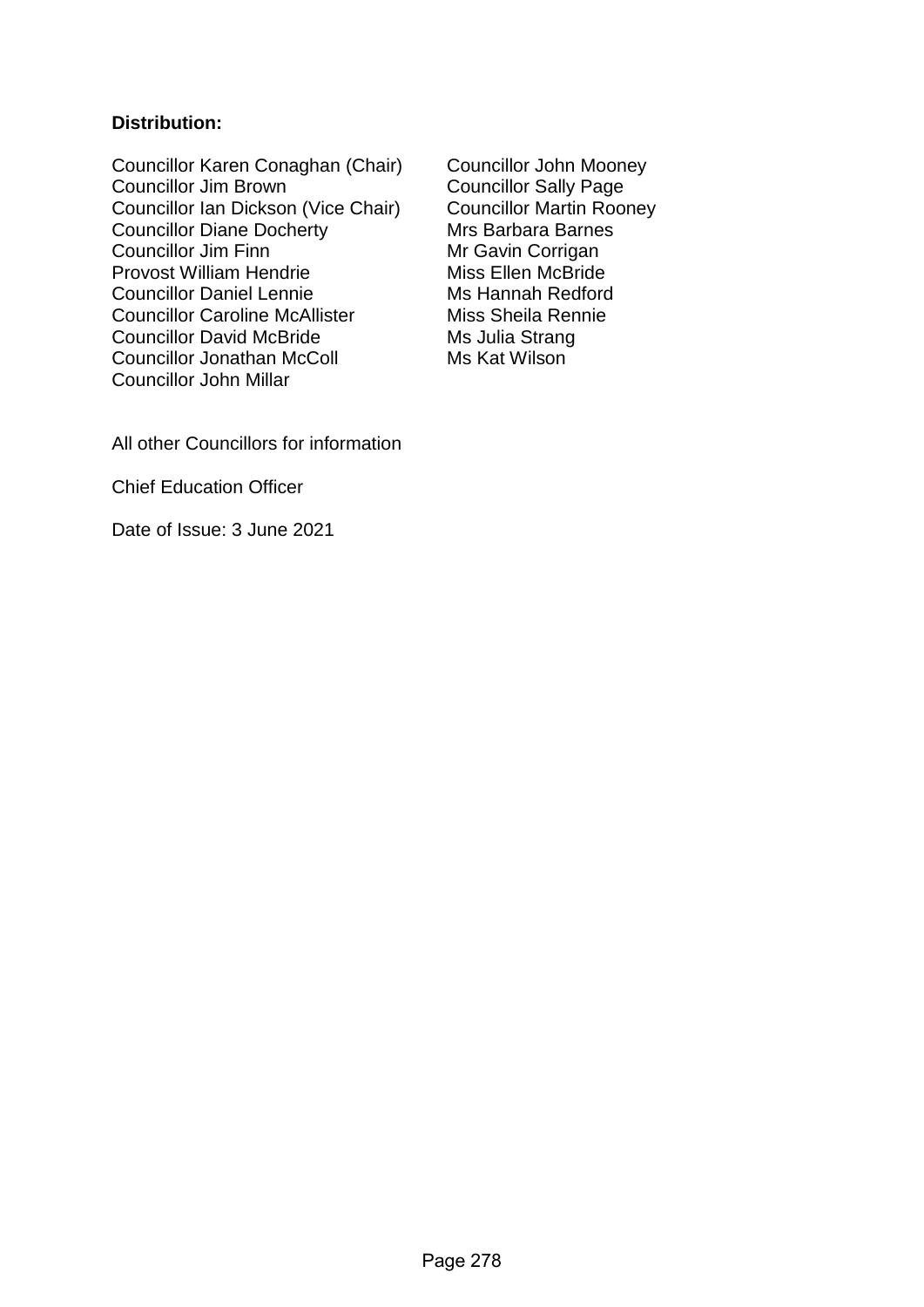### **ITEM 13 Appendix 3**

#### **EQUALITY IMPACT: SCREENING AND ASSESSMENT FORM**

**This form is to be used in conjunction with the Equality Impact Assessment Guidelines. Please refer to these before starting; if you require further guidance contact** [community.planning@west-dunbarton.gov.uk](mailto:community.planning@west-dunbarton.gov.uk)

| <b>Section 1: Policy/Function/Decision (PFD) Details</b><br>A PFD is understood in the broad sense including the full range of functions, activities and decisions the council is<br>responsible for. |                                                             |                                                                                             |                                                                                                                                                                                                                                                                                                                                                                                                                                                                                                                                                                                                                                                                           |  |  |
|-------------------------------------------------------------------------------------------------------------------------------------------------------------------------------------------------------|-------------------------------------------------------------|---------------------------------------------------------------------------------------------|---------------------------------------------------------------------------------------------------------------------------------------------------------------------------------------------------------------------------------------------------------------------------------------------------------------------------------------------------------------------------------------------------------------------------------------------------------------------------------------------------------------------------------------------------------------------------------------------------------------------------------------------------------------------------|--|--|
| Name of PFD:                                                                                                                                                                                          |                                                             | Integrated Children's Services Plan 2021-2023                                               |                                                                                                                                                                                                                                                                                                                                                                                                                                                                                                                                                                                                                                                                           |  |  |
|                                                                                                                                                                                                       | Lead Department & other<br>departments/ partners involved:  | Education, learning and Attainment                                                          |                                                                                                                                                                                                                                                                                                                                                                                                                                                                                                                                                                                                                                                                           |  |  |
| <b>Responsible Officer</b>                                                                                                                                                                            |                                                             | <b>Claire Cusick Senior Education Officer</b>                                               |                                                                                                                                                                                                                                                                                                                                                                                                                                                                                                                                                                                                                                                                           |  |  |
|                                                                                                                                                                                                       | <b>Impact Assessment Team</b>                               | <b>Claire Cusick Senior Education Officer</b><br>Alan Munro - Quality & Performance Officer |                                                                                                                                                                                                                                                                                                                                                                                                                                                                                                                                                                                                                                                                           |  |  |
|                                                                                                                                                                                                       | Is this a new or existing PFD?                              | <b>New</b>                                                                                  |                                                                                                                                                                                                                                                                                                                                                                                                                                                                                                                                                                                                                                                                           |  |  |
| Start date:                                                                                                                                                                                           | 1 April 2021                                                | End date: 31 March 2023                                                                     |                                                                                                                                                                                                                                                                                                                                                                                                                                                                                                                                                                                                                                                                           |  |  |
|                                                                                                                                                                                                       | Who are the main target groups/                             |                                                                                             | Children and young people in West Dunbartonshire, their parents and carers, all                                                                                                                                                                                                                                                                                                                                                                                                                                                                                                                                                                                           |  |  |
|                                                                                                                                                                                                       | who will be affected by the PFD?<br>staff who support them. |                                                                                             |                                                                                                                                                                                                                                                                                                                                                                                                                                                                                                                                                                                                                                                                           |  |  |
| Is the PFD Relevant to the General duty to eliminate<br>discrimination, promote equal opportunities or foster good<br>relations? Please enter brief detail                                            |                                                             |                                                                                             | <b>Yes - The existing plan has been evaluated and a new</b><br>one devised with a shift in emphasis to ensure greater<br>consistency in approaches to supporting children and<br>young people and reflect on latest National Expectations;<br>in line with the national care review, the UNCRC, the local<br>and national mental health strategies and ASN review. It<br>is envisaged that this will provide staff with strategies to<br>support early and effective intervention and be clearer in<br>in their individual and collective responsibilities and roles.<br>It also ensures the voice of parents and young people are<br>integral to the planning processes. |  |  |
| Yes:                                                                                                                                                                                                  | If yes, complete all sections, 2-9                          |                                                                                             |                                                                                                                                                                                                                                                                                                                                                                                                                                                                                                                                                                                                                                                                           |  |  |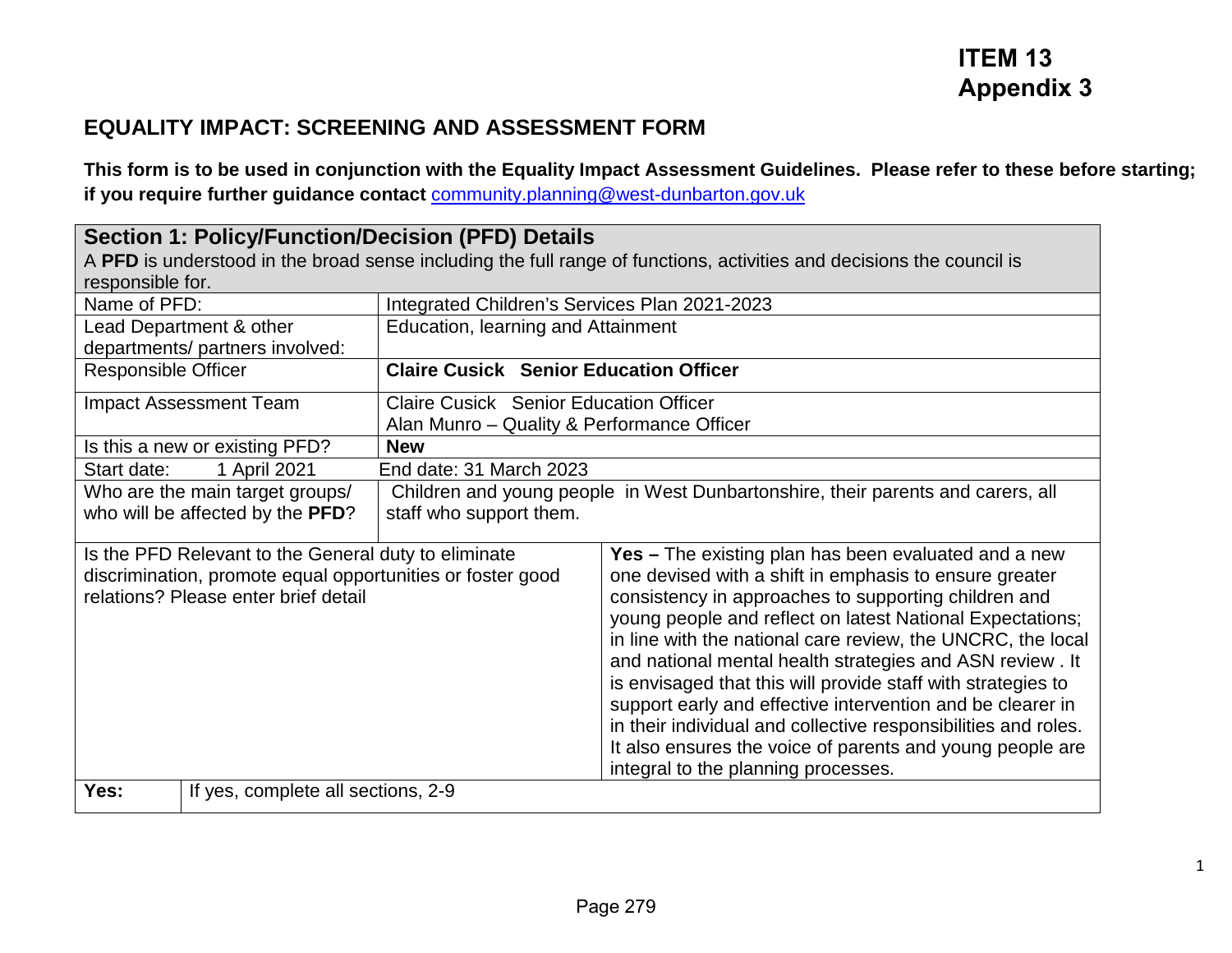| No:                                             | If no, complete only sections 8-9                               |                                                                                                                           |  |  |  |  |  |  |
|-------------------------------------------------|-----------------------------------------------------------------|---------------------------------------------------------------------------------------------------------------------------|--|--|--|--|--|--|
|                                                 | If don't know, complete sections 2 & 3 to help assess relevance |                                                                                                                           |  |  |  |  |  |  |
|                                                 |                                                                 |                                                                                                                           |  |  |  |  |  |  |
|                                                 |                                                                 |                                                                                                                           |  |  |  |  |  |  |
|                                                 |                                                                 |                                                                                                                           |  |  |  |  |  |  |
|                                                 |                                                                 |                                                                                                                           |  |  |  |  |  |  |
|                                                 | <b>Section 2: Evidence</b>                                      |                                                                                                                           |  |  |  |  |  |  |
|                                                 |                                                                 | Please list the available evidence used to assess the impact of this PFD, including the sources listed below. Please also |  |  |  |  |  |  |
|                                                 |                                                                 | identify any gaps in evidence and what will be done to address this.                                                      |  |  |  |  |  |  |
| <b>Available evidence:</b>                      |                                                                 |                                                                                                                           |  |  |  |  |  |  |
| Consultation/                                   |                                                                 | There has been consultation with Youth Alliance, Champions' Board, partners, HT's,                                        |  |  |  |  |  |  |
| Involvement with                                |                                                                 | practitioner forums, Education and HSCP central staff.                                                                    |  |  |  |  |  |  |
|                                                 | community, including<br>individuals or groups or                |                                                                                                                           |  |  |  |  |  |  |
|                                                 | staff as relevant                                               |                                                                                                                           |  |  |  |  |  |  |
| Research and relevant                           |                                                                 | GIRFEC, Children and Young People (Scotland) Act2014, The Independent Care Review- The                                    |  |  |  |  |  |  |
| information                                     |                                                                 | Promise, UNCRC review, ASN review, Children and Young Person Mental Health Taskforce                                      |  |  |  |  |  |  |
|                                                 |                                                                 | Report, Scottish Government Documentation - Included, Engaged and Involved                                                |  |  |  |  |  |  |
|                                                 |                                                                 | Children's Commissioner's Report - No Safe Place                                                                          |  |  |  |  |  |  |
| Officer knowledge                               |                                                                 | Feedback from professional forums such as Nurtured DIG, Joint Children's Services Review                                  |  |  |  |  |  |  |
|                                                 |                                                                 | Group, CPC, Mental Health Strategy Working Group                                                                          |  |  |  |  |  |  |
| <b>Equality Monitoring</b>                      |                                                                 | The range of partners contributing to the plan have ensured it is informed by information about                           |  |  |  |  |  |  |
| information - including<br>service and employee |                                                                 | needs of specific groups such as those with additional support needs, neurodiversity and                                  |  |  |  |  |  |  |
| monitoring                                      |                                                                 | disability.                                                                                                               |  |  |  |  |  |  |
| Feedback from service                           |                                                                 | Participants at professional forums such as Children's Services team meetings, asn                                        |  |  |  |  |  |  |
| users, partner or other                         |                                                                 | coordinators, pupil support forums, Nurtured DIG, Mental Health Strategy Group, CPC and                                   |  |  |  |  |  |  |
| organisation as relevant                        |                                                                 | Joint Children's Services review have indicated they welcome arevised and updated ICS Plan                                |  |  |  |  |  |  |
|                                                 |                                                                 | which incorporates joint approaches to supporting children, young people and families with a<br>well equipped workforce.  |  |  |  |  |  |  |
| Other                                           |                                                                 |                                                                                                                           |  |  |  |  |  |  |
|                                                 |                                                                 |                                                                                                                           |  |  |  |  |  |  |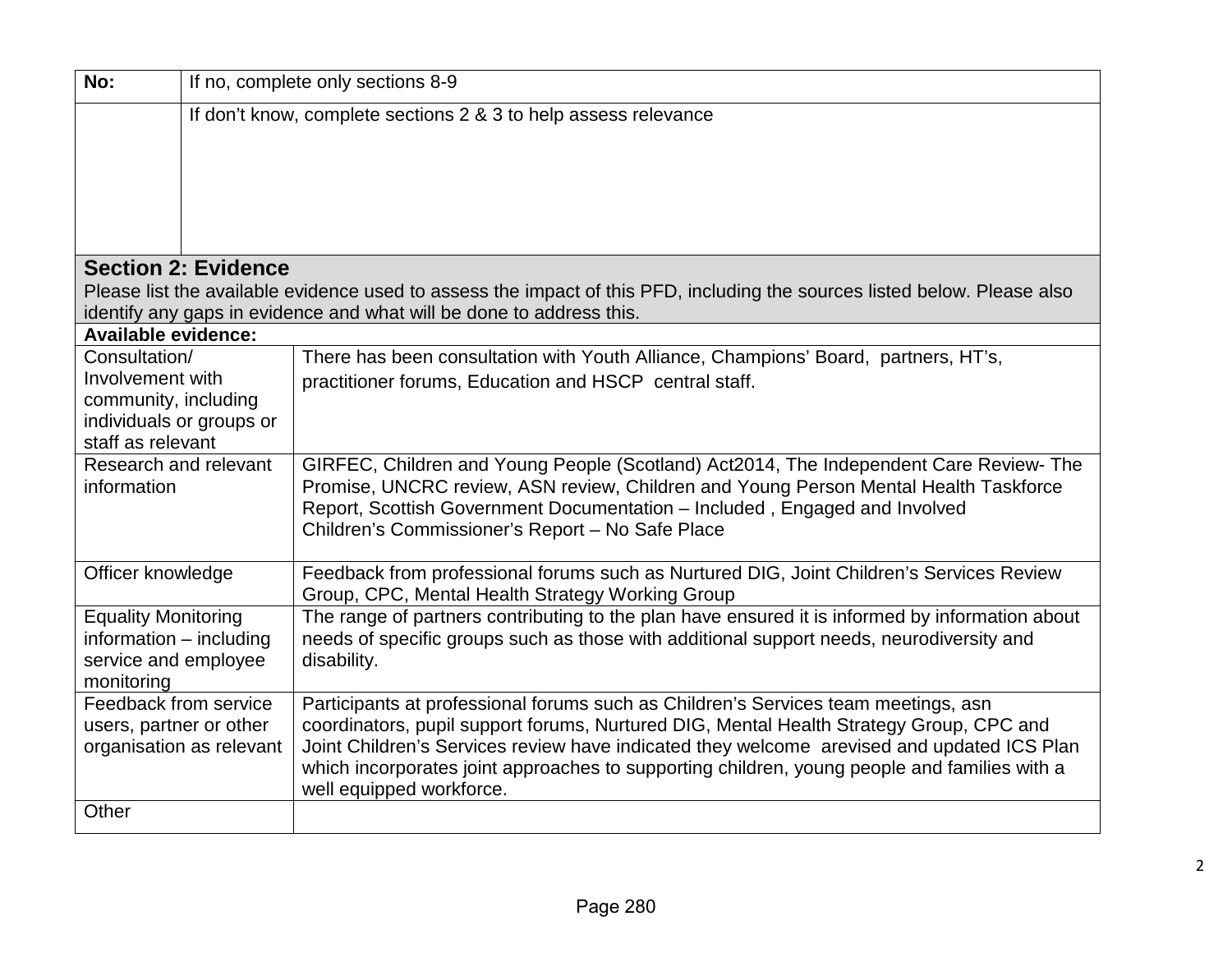| Are there any gaps in evidence? No                               |              |                                                                                                              |                                                                                                                         |  |
|------------------------------------------------------------------|--------------|--------------------------------------------------------------------------------------------------------------|-------------------------------------------------------------------------------------------------------------------------|--|
| Gaps identified                                                  |              |                                                                                                              |                                                                                                                         |  |
| Measure to address                                               |              |                                                                                                              |                                                                                                                         |  |
| these                                                            |              |                                                                                                              |                                                                                                                         |  |
|                                                                  |              |                                                                                                              |                                                                                                                         |  |
|                                                                  |              | Note: Link to Section 6 below Action Plan to address any gaps in evidence                                    |                                                                                                                         |  |
|                                                                  |              |                                                                                                              |                                                                                                                         |  |
|                                                                  |              |                                                                                                              |                                                                                                                         |  |
|                                                                  |              |                                                                                                              |                                                                                                                         |  |
|                                                                  |              |                                                                                                              |                                                                                                                         |  |
|                                                                  |              |                                                                                                              |                                                                                                                         |  |
| <b>Section 3: Involvement and Consultation</b>                   |              |                                                                                                              | Include involvement and consultation relevant to this PFD, including what has already been done and what is required to |  |
| be done, how this will be taken and results of the consultation. |              |                                                                                                              |                                                                                                                         |  |
|                                                                  |              |                                                                                                              | Please outline details of any involvement or consultation, including dates carried out, protected characteristics. Also |  |
|                                                                  |              | include involvement or consultation to be carried out as part of the developing and implementing the policy. |                                                                                                                         |  |
| <b>Details of consultations</b>                                  | <b>Dates</b> | <b>Findings</b>                                                                                              | <b>Characteristics</b>                                                                                                  |  |
| N/A                                                              |              |                                                                                                              | Race                                                                                                                    |  |
|                                                                  |              |                                                                                                              |                                                                                                                         |  |
|                                                                  |              |                                                                                                              | <b>Sex</b>                                                                                                              |  |
|                                                                  |              |                                                                                                              |                                                                                                                         |  |
|                                                                  |              |                                                                                                              | <b>Gender Reassignment</b>                                                                                              |  |
|                                                                  |              |                                                                                                              | <b>Disability</b>                                                                                                       |  |
|                                                                  |              |                                                                                                              |                                                                                                                         |  |
|                                                                  |              |                                                                                                              | Age                                                                                                                     |  |
|                                                                  |              |                                                                                                              |                                                                                                                         |  |
|                                                                  |              |                                                                                                              | Religion/ Belief                                                                                                        |  |
|                                                                  |              |                                                                                                              |                                                                                                                         |  |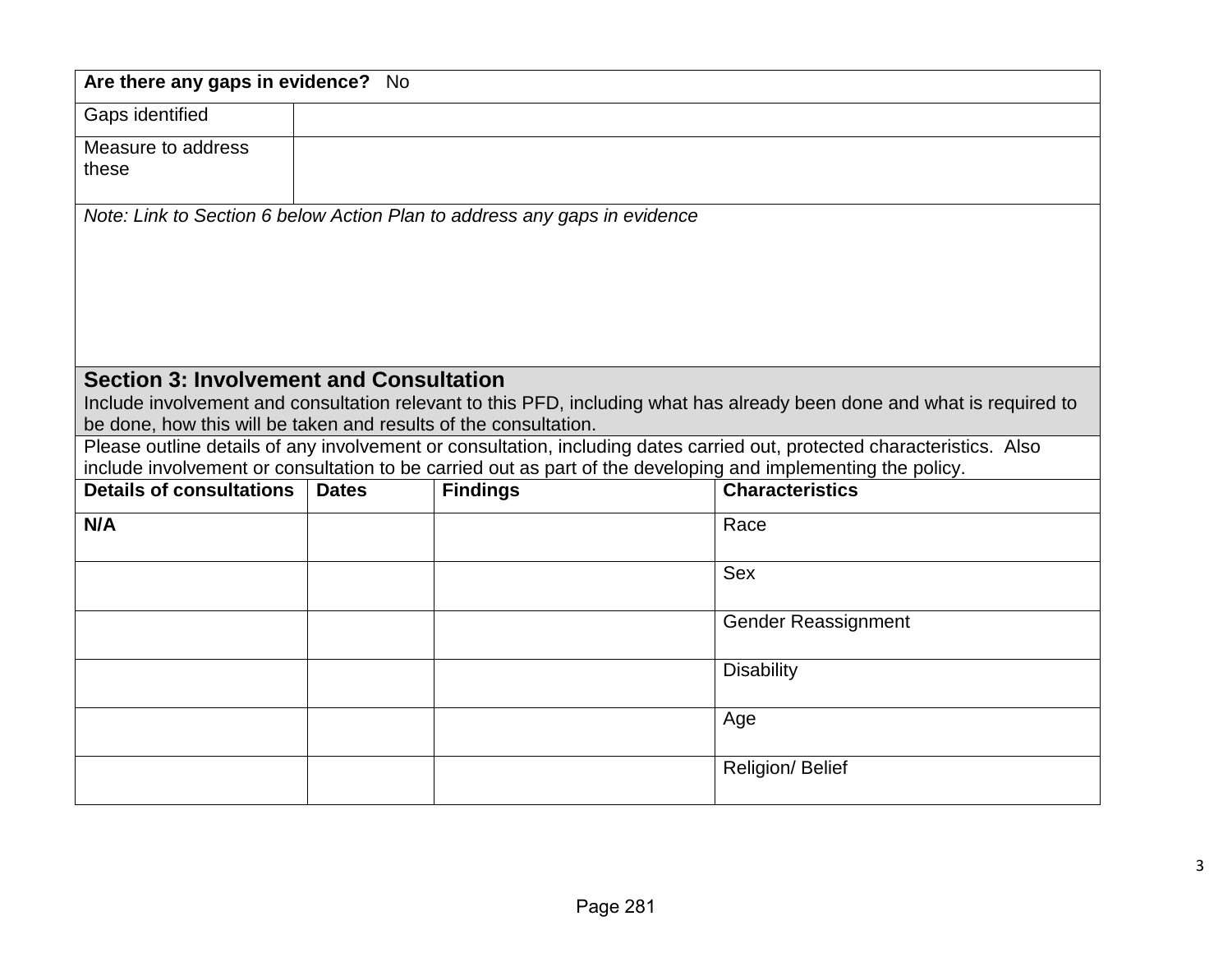|                                                      |                        | <b>Sexual Orientation</b>   |                     |
|------------------------------------------------------|------------------------|-----------------------------|---------------------|
|                                                      |                        | Civil Partnership/ Marriage |                     |
|                                                      |                        | Pregnancy/ Maternity        |                     |
|                                                      |                        | Cross cutting               |                     |
| Note: Link to Section 6 below Action Plan            |                        |                             |                     |
| Section 4: Analysis of positive and Negative Impacts |                        |                             |                     |
| <b>Protected Characteristic</b>                      | <b>Positive Impact</b> | <b>Negative Impact</b>      | <b>No</b><br>impact |
| Race                                                 | $\mathbf{x}$           |                             |                     |
| Sex                                                  | $\mathsf{x}$           |                             |                     |
| Gender<br>Re-assignment                              | $\mathsf{x}$           |                             |                     |
| <b>Disability</b>                                    | $\mathsf{X}$           |                             |                     |
| Age                                                  |                        |                             | $\pmb{\mathsf{X}}$  |
| Religion/ Belief                                     |                        |                             | $\pmb{\mathsf{X}}$  |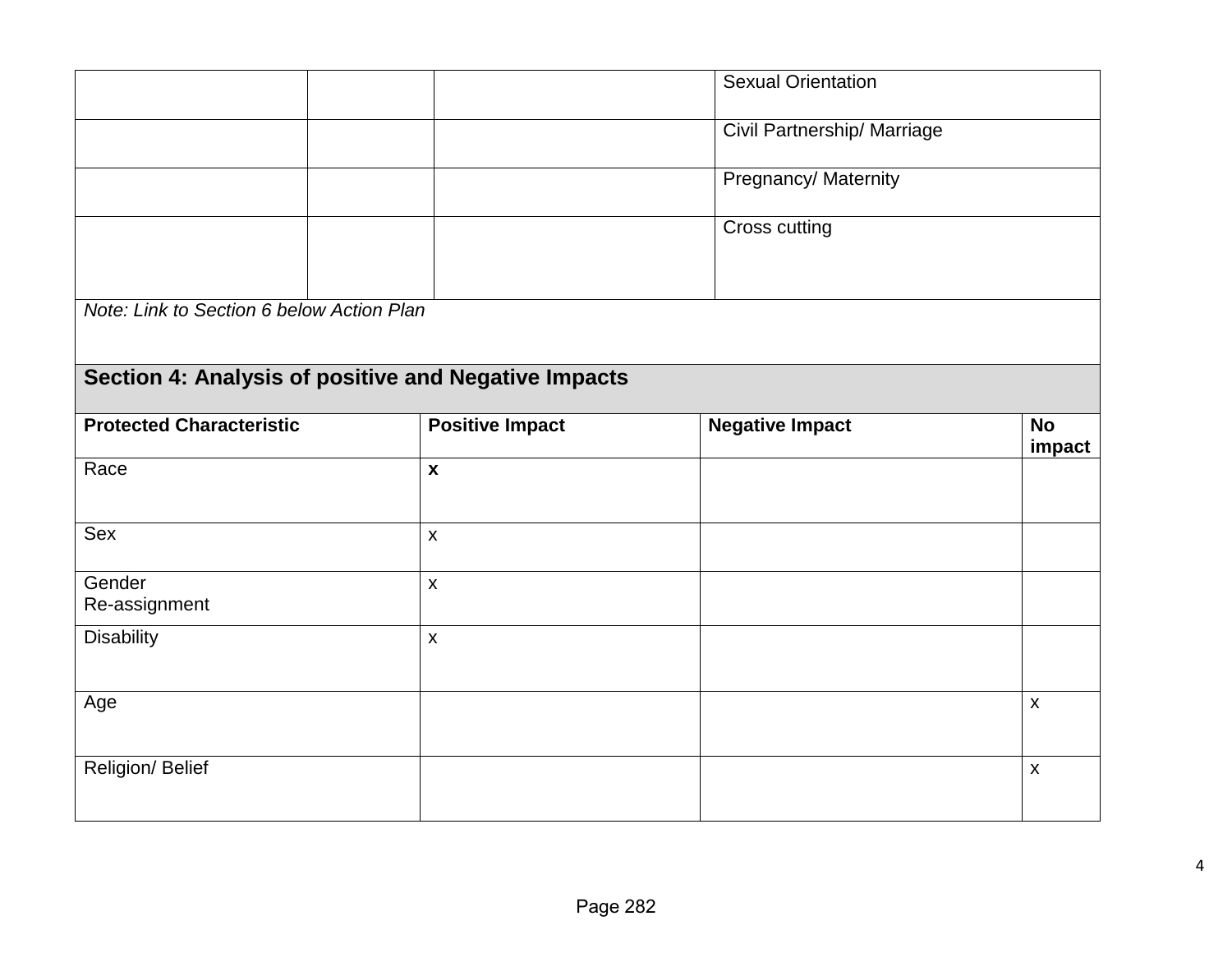| <b>Sexual Orientation</b>                                                                                                                                                                   |              | $\pmb{\chi}$                                                             |                                                                                                                     |                           |
|---------------------------------------------------------------------------------------------------------------------------------------------------------------------------------------------|--------------|--------------------------------------------------------------------------|---------------------------------------------------------------------------------------------------------------------|---------------------------|
| Civil Partnership/ Marriage; this PC is<br>not listed as relevant for Specific<br>Duties; however under the General<br>Duty we are required to eliminate any<br>discrimination for this PC. |              |                                                                          |                                                                                                                     | $\boldsymbol{\mathsf{X}}$ |
|                                                                                                                                                                                             |              | Note: Link to Section 6 below Action Plan in terms of addressing impacts |                                                                                                                     |                           |
| <b>Section 5: Addressing impacts</b><br>Section 6: Action Plan                                                                                                                              |              |                                                                          | Select which of the following apply (use can choose more than one) and give a brief explanation – to be expanded in |                           |
| 1. No major change                                                                                                                                                                          |              |                                                                          |                                                                                                                     |                           |
| 2. Continue the PFD                                                                                                                                                                         | $\mathsf{x}$ |                                                                          |                                                                                                                     |                           |
| 3. Adjust the PFD                                                                                                                                                                           |              |                                                                          |                                                                                                                     |                           |
| 4. Stop and remove the PFD                                                                                                                                                                  |              |                                                                          |                                                                                                                     |                           |
| Give reasons:                                                                                                                                                                               |              |                                                                          |                                                                                                                     |                           |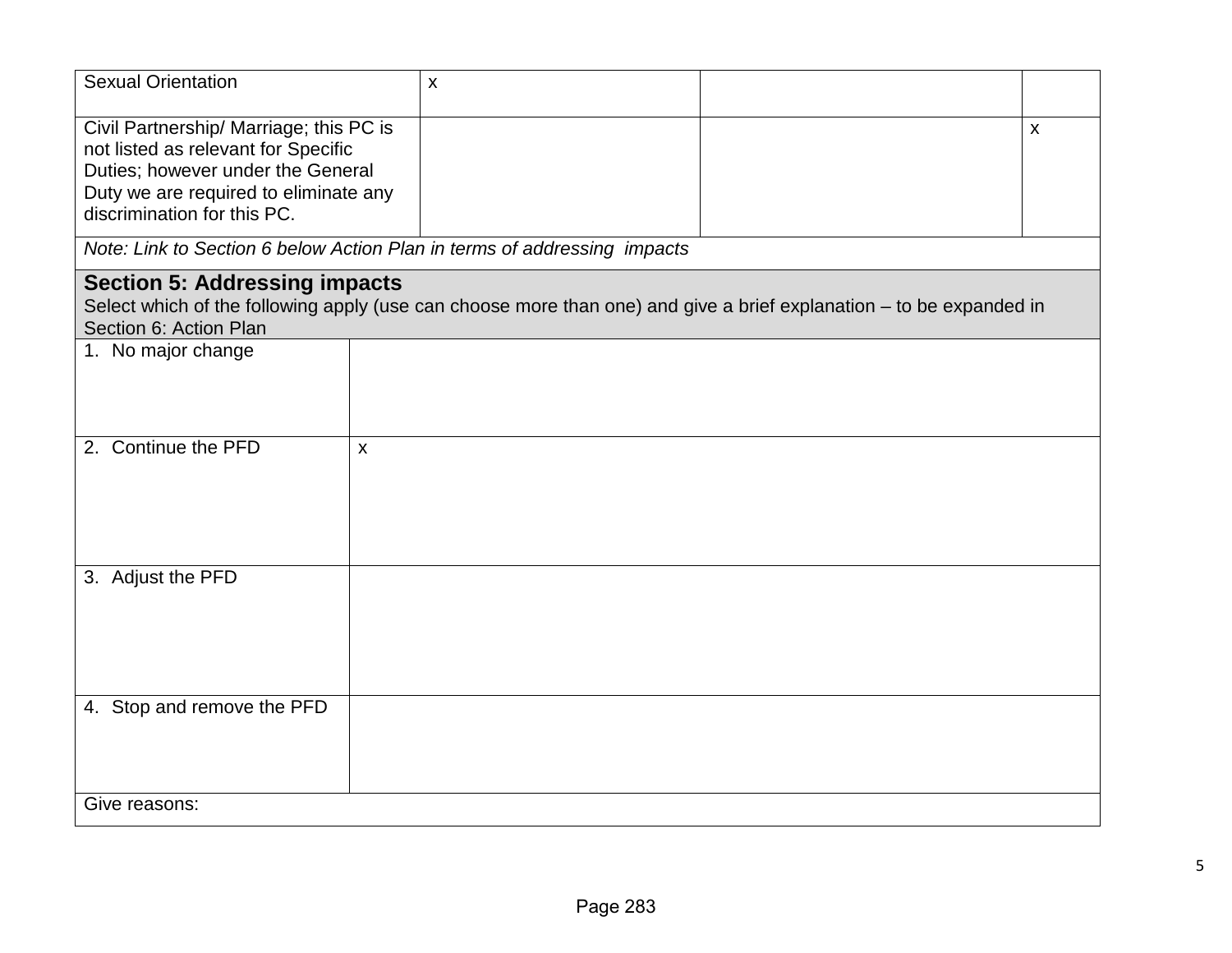*Note: Link to Section 6 below Action Plan*

| Section 6: Action Plan describe action which will be taken following the assessment in order to; reduce or remove any |                    |                                                                          |             |                                 |  |
|-----------------------------------------------------------------------------------------------------------------------|--------------------|--------------------------------------------------------------------------|-------------|---------------------------------|--|
| negative impacts, promote any positive impacts, or gather further information or evidence or further consultation     |                    |                                                                          |             |                                 |  |
| <b>Action</b>                                                                                                         | <b>Responsible</b> | <b>Intended outcome</b>                                                  | <b>Date</b> | <b>Protected Characteristic</b> |  |
|                                                                                                                       | person             |                                                                          |             |                                 |  |
| Improve joint working                                                                                                 | <b>CCusick</b>     | Improved outcomes and early help from                                    | 30/4/22     | <b>Disability</b>               |  |
| and planning to meet<br>the needs of children,                                                                        |                    | the right people at the right time.<br>Skilled staff equipped to provide |             | Gender                          |  |
| young people and                                                                                                      |                    | consistent support.                                                      |             | <b>Gender Reassignment</b>      |  |
| families via the Plan.                                                                                                |                    |                                                                          |             | Race                            |  |
|                                                                                                                       |                    |                                                                          |             | Age                             |  |
|                                                                                                                       |                    |                                                                          |             | <b>Sexual Orientation</b>       |  |
|                                                                                                                       |                    |                                                                          |             |                                 |  |
|                                                                                                                       |                    |                                                                          |             | Religion/ Belief                |  |
|                                                                                                                       |                    |                                                                          |             | Civil Partnership/ Marriage     |  |
|                                                                                                                       |                    |                                                                          |             | Pregnancy/Maternity             |  |
|                                                                                                                       |                    |                                                                          |             | Cross cutting                   |  |
|                                                                                                                       |                    |                                                                          |             |                                 |  |
| Are there any negative impacts which cannot be reduced or removed? please outline the reasons for continuing the PFD  |                    |                                                                          |             |                                 |  |
| No                                                                                                                    |                    |                                                                          |             |                                 |  |
| <b>Section 7: Monitoring and review</b>                                                                               |                    |                                                                          |             |                                 |  |